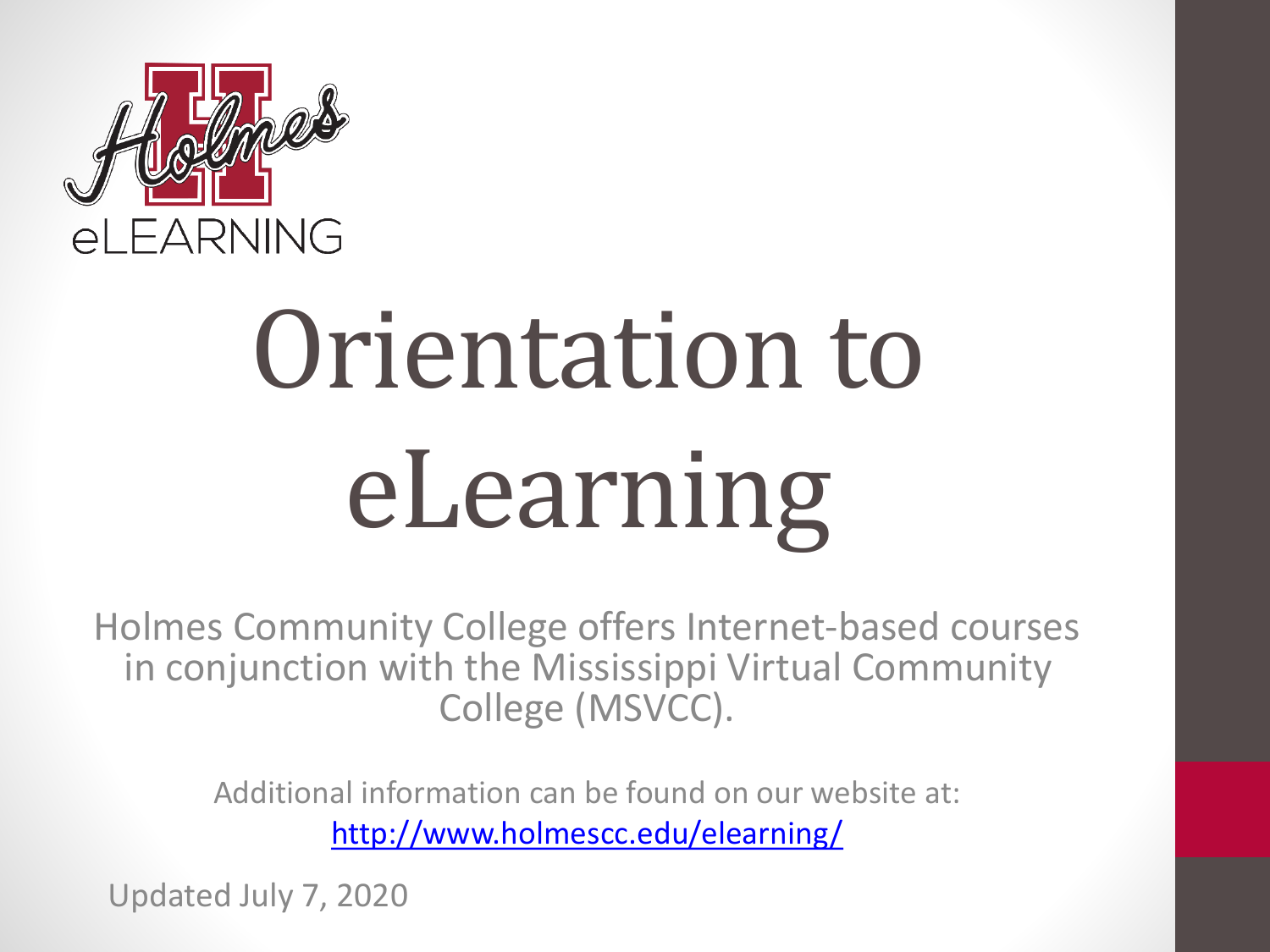## Skills and Technology

#### **Do you have…**

- Computer with internet connection
	- eLearning students should be able to search the internet quickly and effectively.
- Holmes student email account
	- Being comfortable with the use of the Holmes student email is essential.
- Self-motivation and self-discipline
	- eLearning classes offer freedom and flexibility. Students should motivate themselves to complete the assignments in a timely manner.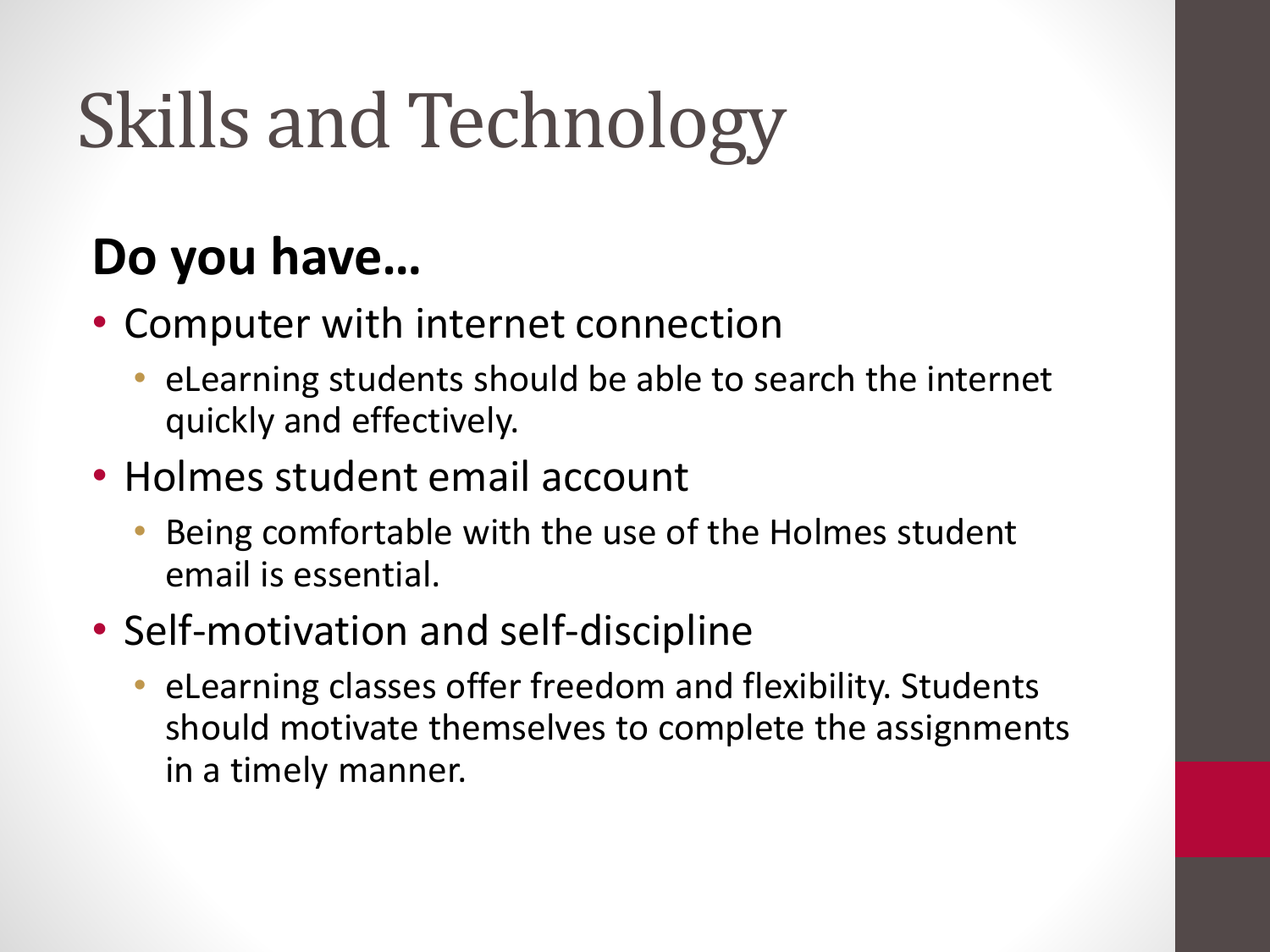#### How do I get started?

• Click on **Enroll Now!** 



• If you are a New Student, complete an **Admissions Application** 



- If you are a returning student or have already completed an admissions application, log in using your **[MyHo](https://hccapp.holmescc.edu/ruready_orientation/index.cfm?task=SubApp2)lmes** username and password or click on **Continue Process**. Continue **Process**
- If your advisor has not been assigned, wait 2 school days for Holmes CC to assign your advisor and continue checking **Enroll Now!**
- After your advisor has been assigned, complete the **Advising Request Form** under **Enroll Now!**
- Check your Holmes student email for your **Alternate Pin Report**  from your advisor (could take up to 2 school days)
- After you receive your **Alternate Pin Report,** follow the instructions for "How to Create My Schedule" to register for your classes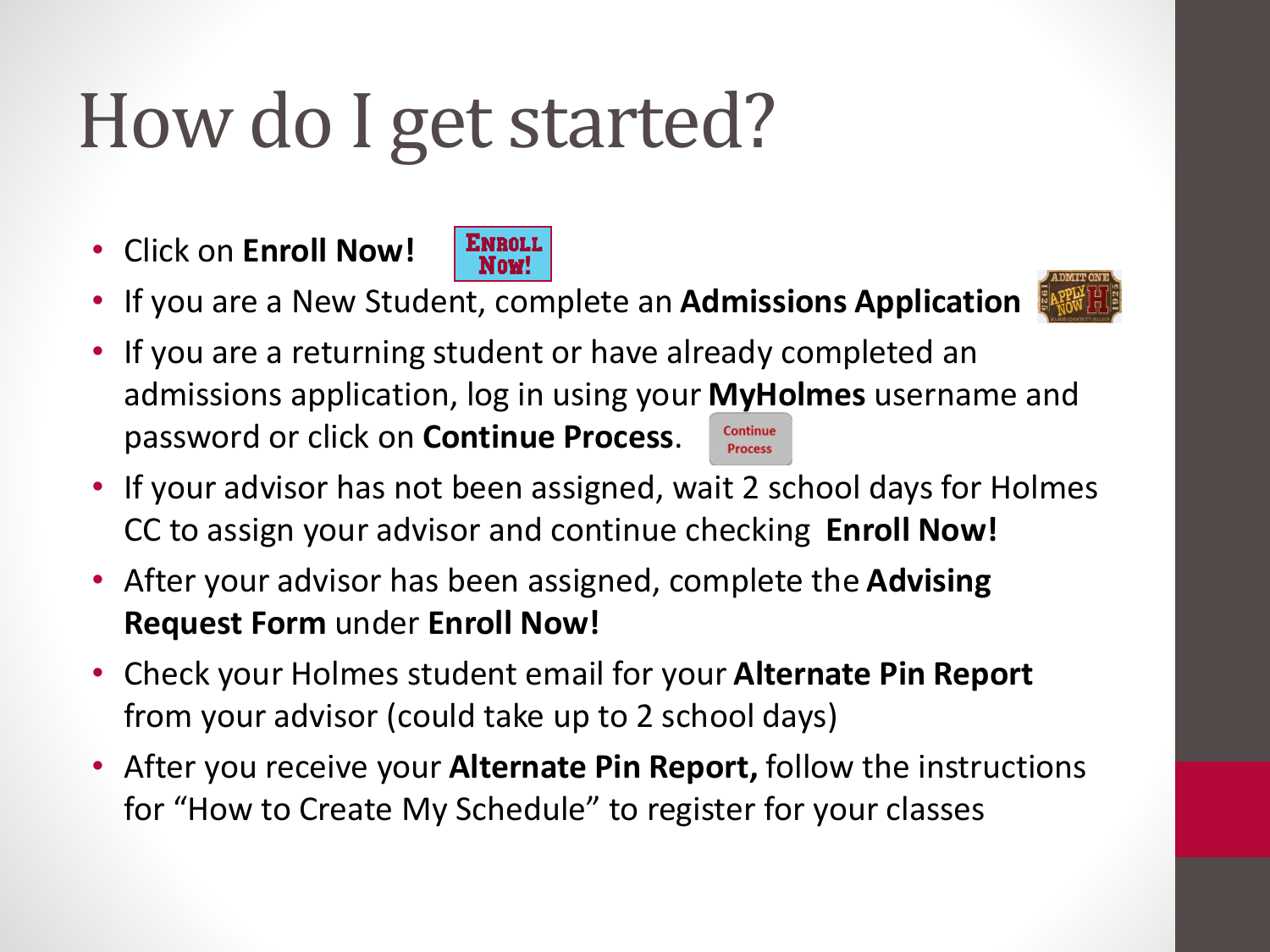### Advisor Information

- To find your advisor's name, log in to **MyHolmes** and click on the **Academics/Career-Technical** icon.
- Locate the **My student Information** portlet.
- Select the **My Student Profile**
- Your advisor's name will be listed at the **bottom.**
- Your advisor's email address and phone number can be found by clicking on **advisor's name.**





#### **EE MY STUDENT INFORMATION**

#### **My Student Profile**

Click to access your academic profile, standing, curriculum, transcript, placement scores, and more. Returning students may also update your Admissions Application. Help Guide

**Advisors Primary / Faculty Advisor** 

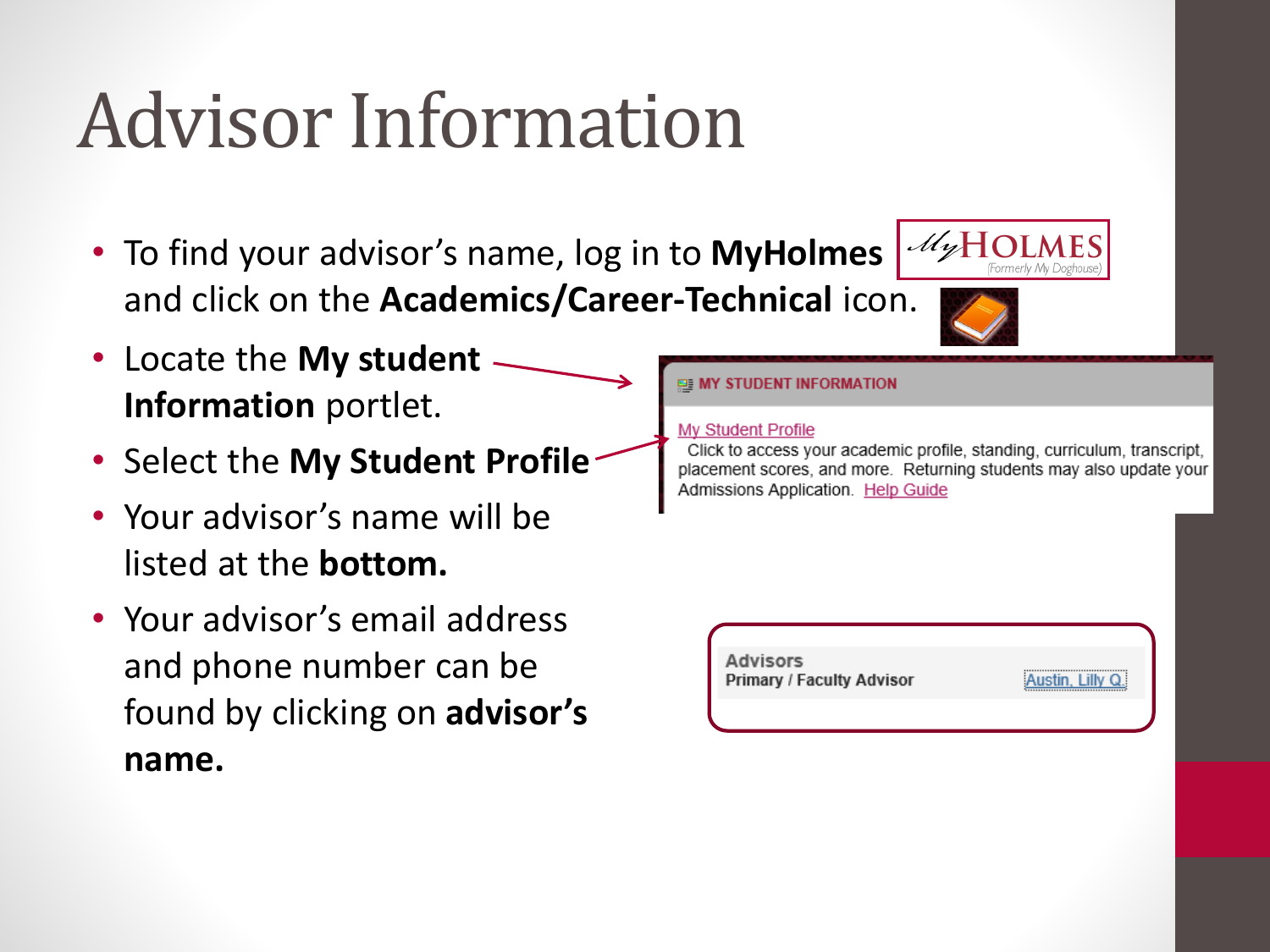## Registering for Classes

- Log into **MyHolmes**
- Click on the **Academics/Career-Technica**l icon
- Several **How-To Guides** can be found by clicking **Need Help**  in the **Registration** portlet.
- In the **Registration** portlet, click on **Create/Change My Schedule**
- Select a **Term** and click **Submit**
- Enter your **Alternate PIN** and click **Submit**
- Click on **Class Search**. Then click **Advanced Search** to access Campus selection option.
	- Choose a **Subject** (Example: English, History, Biology)
	- Enter **Course Number** (Example: 1113, 1123)
	- Choose **Online Campus** for eLearning courses
- Click **Section Search**
- Select the class you want by clicking on the box to the left. Then click **Register**.
- When you are done, click on **Student Detail Schedule** at the bottom right to print your schedule.



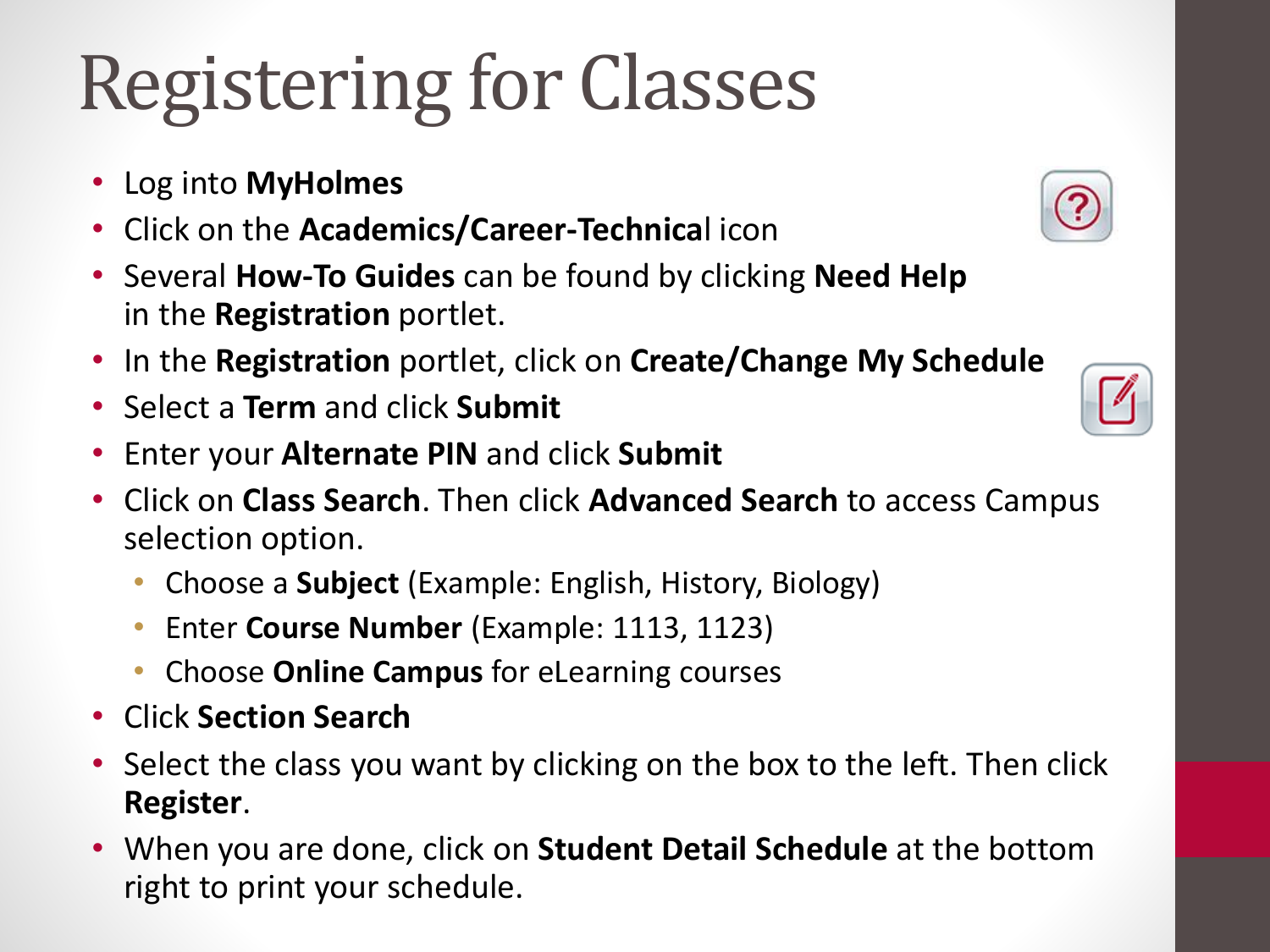# Viewing Schedule and Confirming Registration

- You can view your schedule at any time by logging into **MyHolmes** and clicking on the **Academics/Career-Technical** icon.
- Click **View My Schedule** in the Registration portlet and select the term.
- To Confirm Registration:



- Log into **MyHolmes** and click on the **eLearning** icon.
- In the **eLearning Registration** portlet, click on **CONFIRM Registration**.
- Textbook information:
	- If your course uses an ebook, you will have instant access to the ebook once your class begins.
	- If your course requires a textbook, please use the following guide: [eLearning Textbook Guide](http://www.holmescc.edu/pdf/elearning/Textbook Guide for Registered Courses.pdf)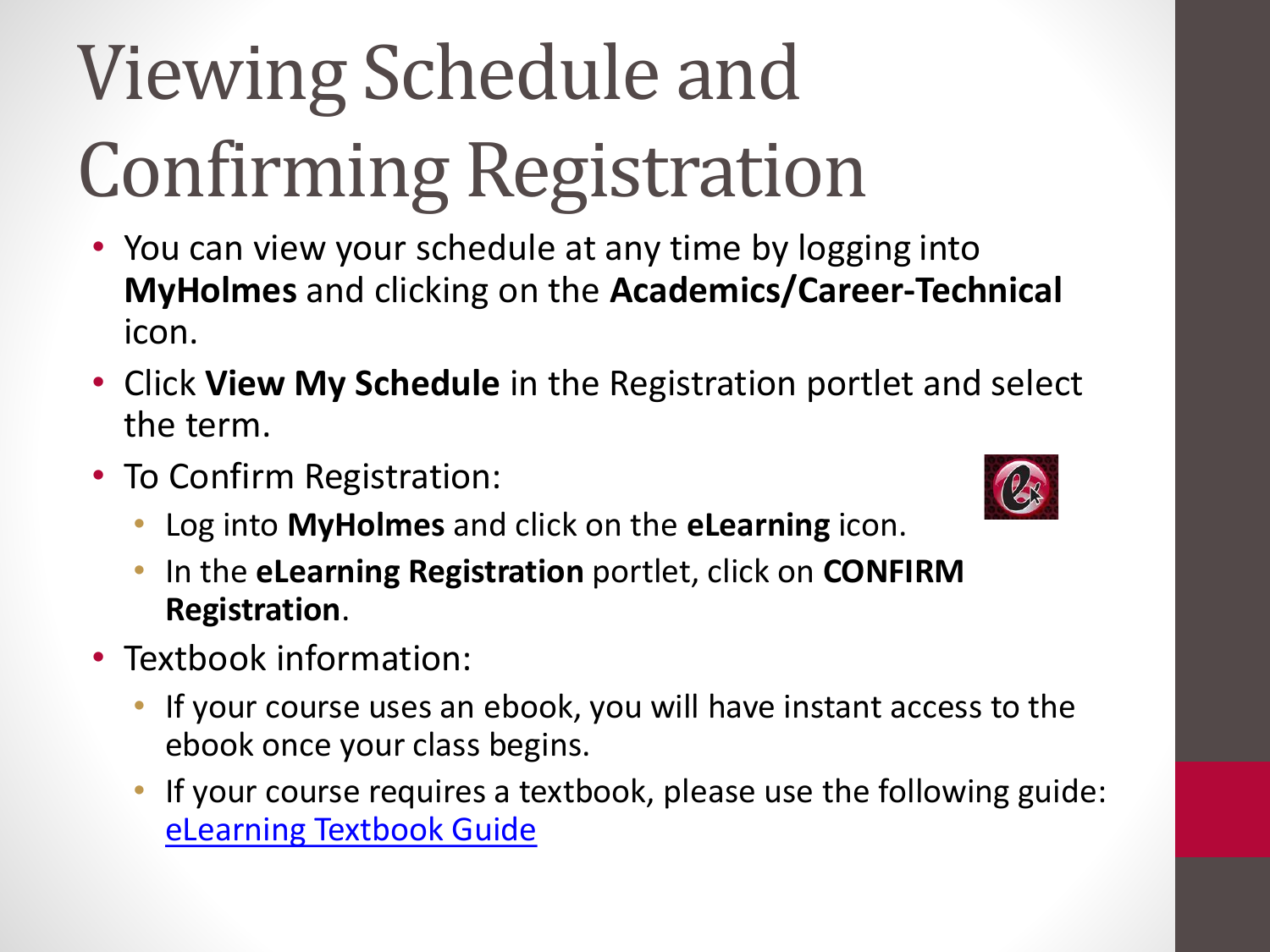### Ordering Textbooks

- In **MyHolmes**, click on the **eLearning** icon.
- In the **eLearning Registration** portlet, click on **eLearning Textbook Guide** to view options for purchasing textbooks.
- Go to the Holmes CC Bookstore Website:
	- Goodman Campus: [www.holmesccshop.com](http://www.holmesccshop.com/)
	- Grenada Center: [www.holmesgrenadashop.com](http://www.holmesgrenadashop.com/)
	- Ridgeland Campus: [www.holmesridgelandshop.com](http://www.holmesridgelandshop.com/)
- Click **Books** and order your textbooks.
- You may select various forms of payment and choose in-store pickup or have them shipped to your home.
- For additional registration information view the eLearning Registration portlet on the **eLearning** page of the **MyHolmes** portal.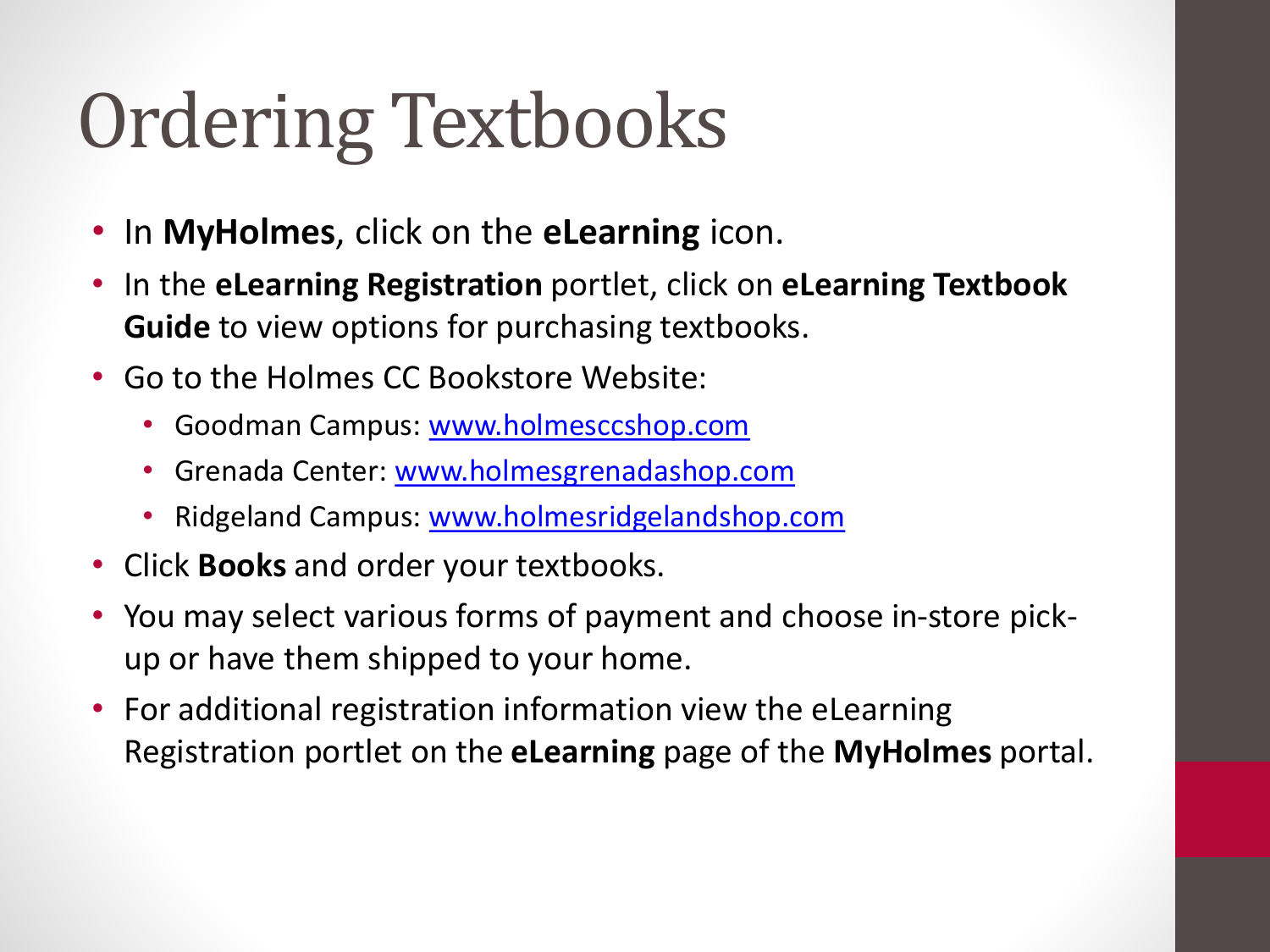### Adding or Dropping Courses

- **Adding/Dropping courses during the registration period is accomplished through MyHolmes.** 
	- Log into **MyHolmes** and click on the **Academics/Career-Technical** icon.
	- In the **Registration** portlet, click **Create/Change My Schedule**.
- To **ADD** a class, follow the same procedure as the initial registration.
- To **DROP** a class, click on the drop box under **Action** next to the class, choose **Drop on Web**, then click **Submit Changes**.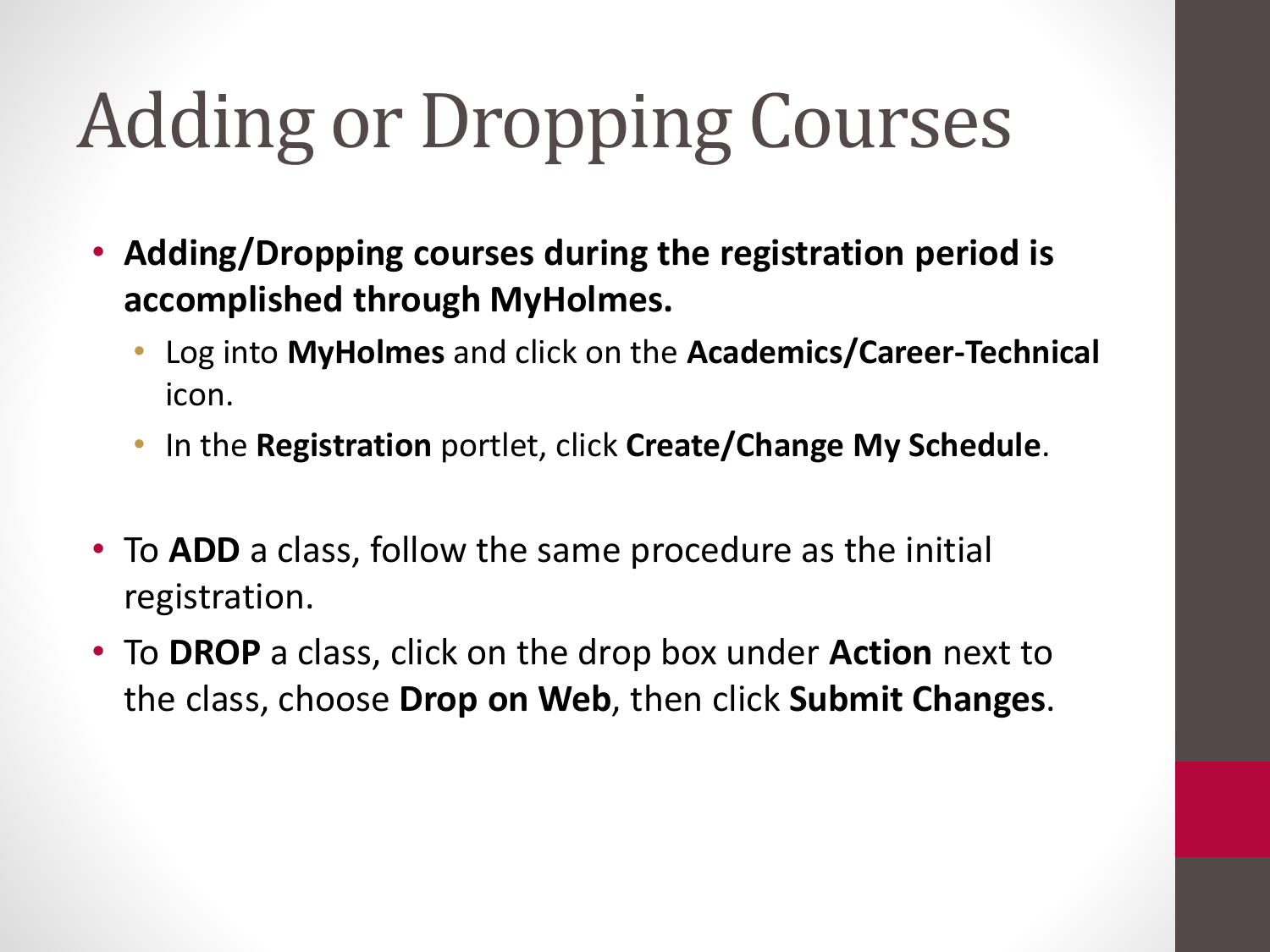#### Attending Class

- eLearning courses are taught using Canvas Learning Management System.
- Students will use their **MyHolmes** username and create a personal password to access Canvas.
- A student must complete a **measurable assignment** for every attendance period.
	- **Attendance** will be monitored by timely submission of assignments, including tests, homework, projects, etc. A student is expected to complete all assignments by the appropriate due date.
	- Failure to complete such assignments by the due date will be recorded as a zero.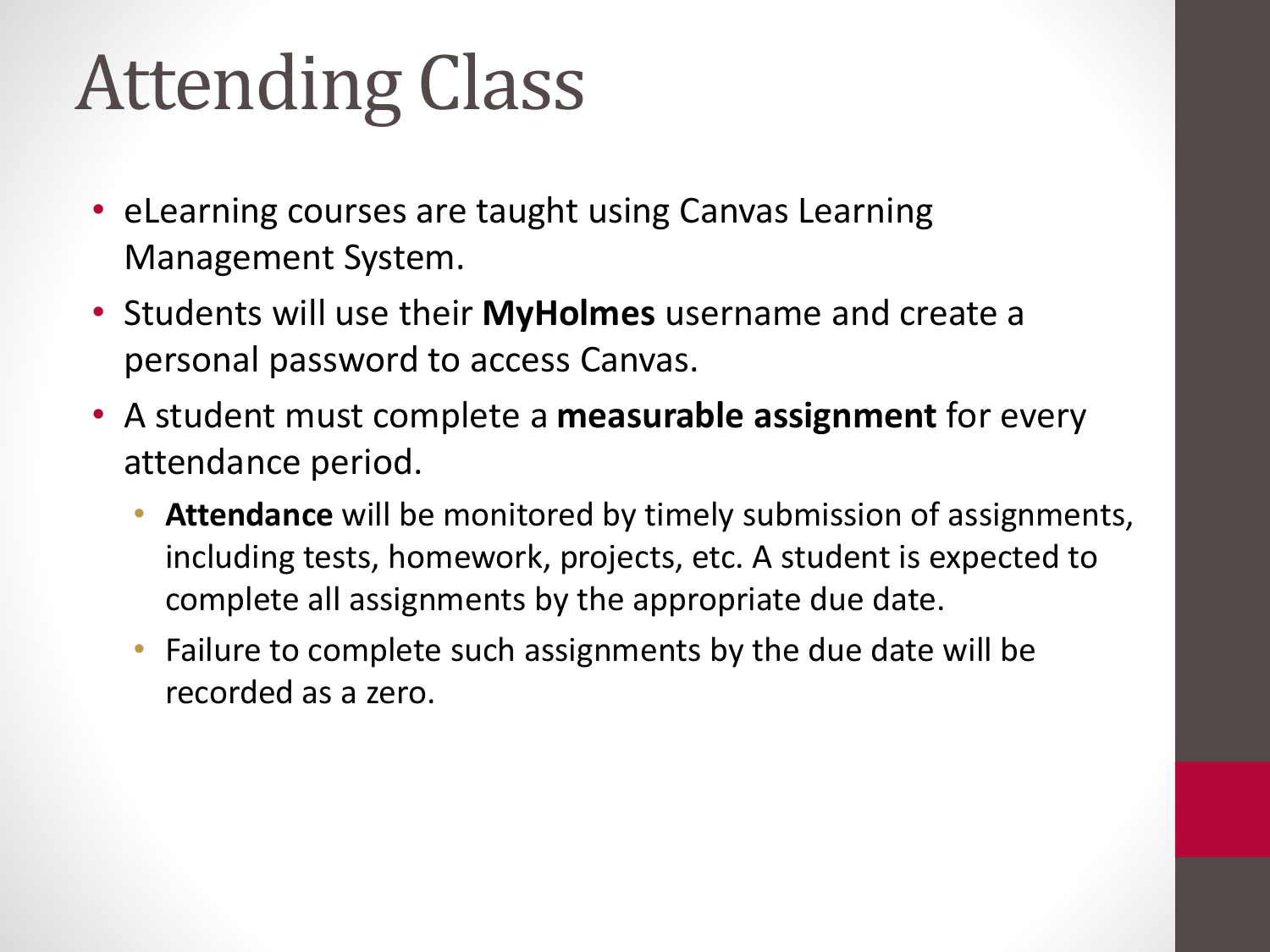#### Attending Class

- To "attend" an eLearning class:
	- Click on course link.
	- Complete assignments within the course and interact with instructor and other students via email and tools within the course.
- Attendance guidelines for the various terms are listed below:

| <b>Term</b>                            | <b>Allowed Absences</b> | <b>Administratively Withdrawn On Absence</b> |
|----------------------------------------|-------------------------|----------------------------------------------|
| 15 Week                                |                         | *2                                           |
| 8 Week                                 |                         | **                                           |
| 4 Week                                 |                         | *2 (attendance recorded twice per week)      |
| * barring any extenuating circumstance |                         |                                              |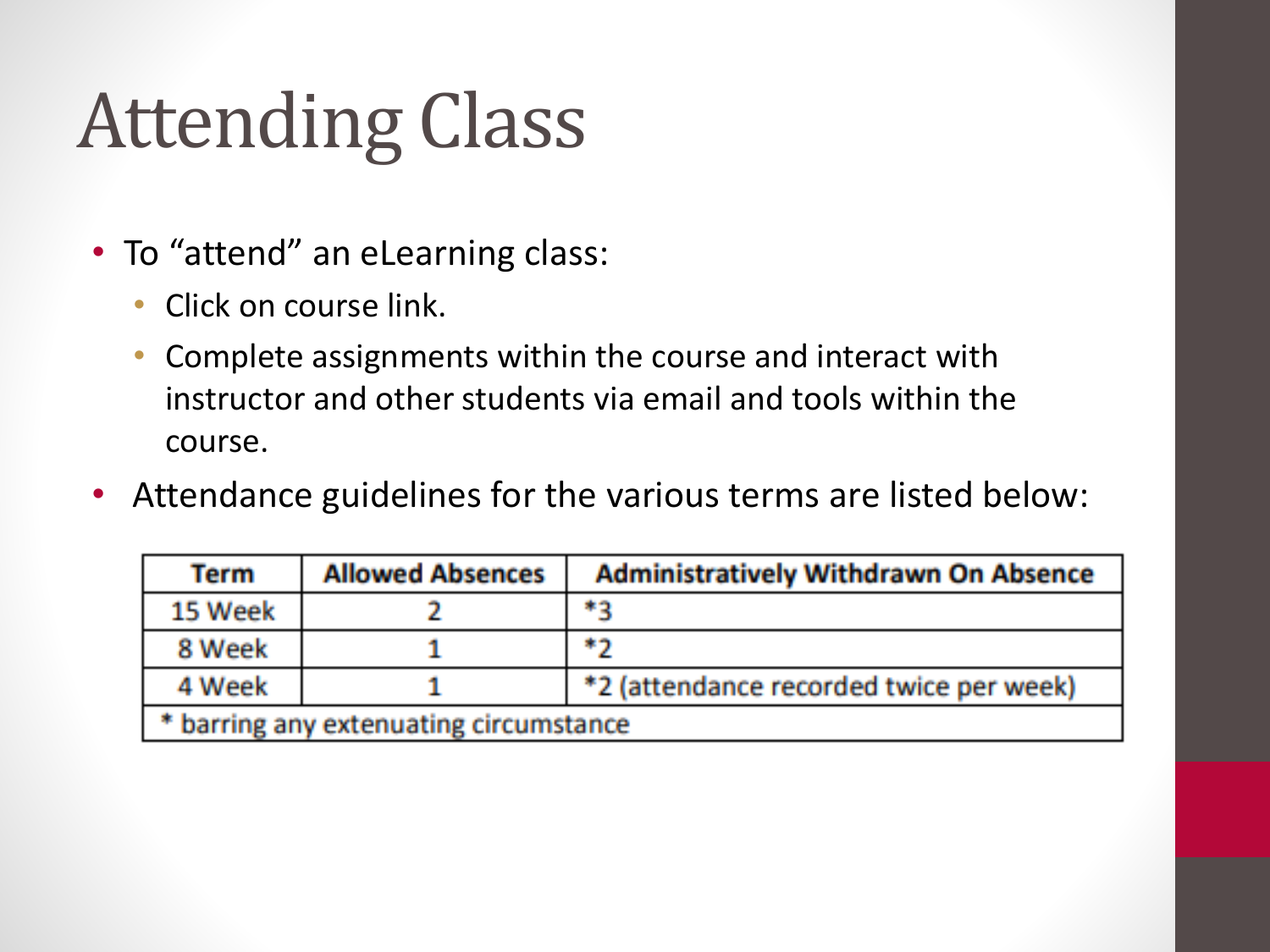#### **Withdrawals**

- Registration for a class makes the student responsible for attending that class until completed unless officially withdrawn.
- Once a student exceeds the number of allowable absences for a class, he/she is withdrawn from the class.
- After completion of 75% of the term, a student is **no** longer able to withdraw from or cut-out of a class.
	- Students who are administratively withdrawn from a course due to absences **before the 50%** mark of the course will **receive an "F"** for the course.
	- Students who are administratively withdrawn from a course due to absences **between the 50% and 75% mark** of the course will **receive a "W"** for the course.
	- Students who are administratively withdrawn from a course due to absences will be **charged a \$10 fee per course**.
		- There is a **\$10 fee for reinstatement** to a course.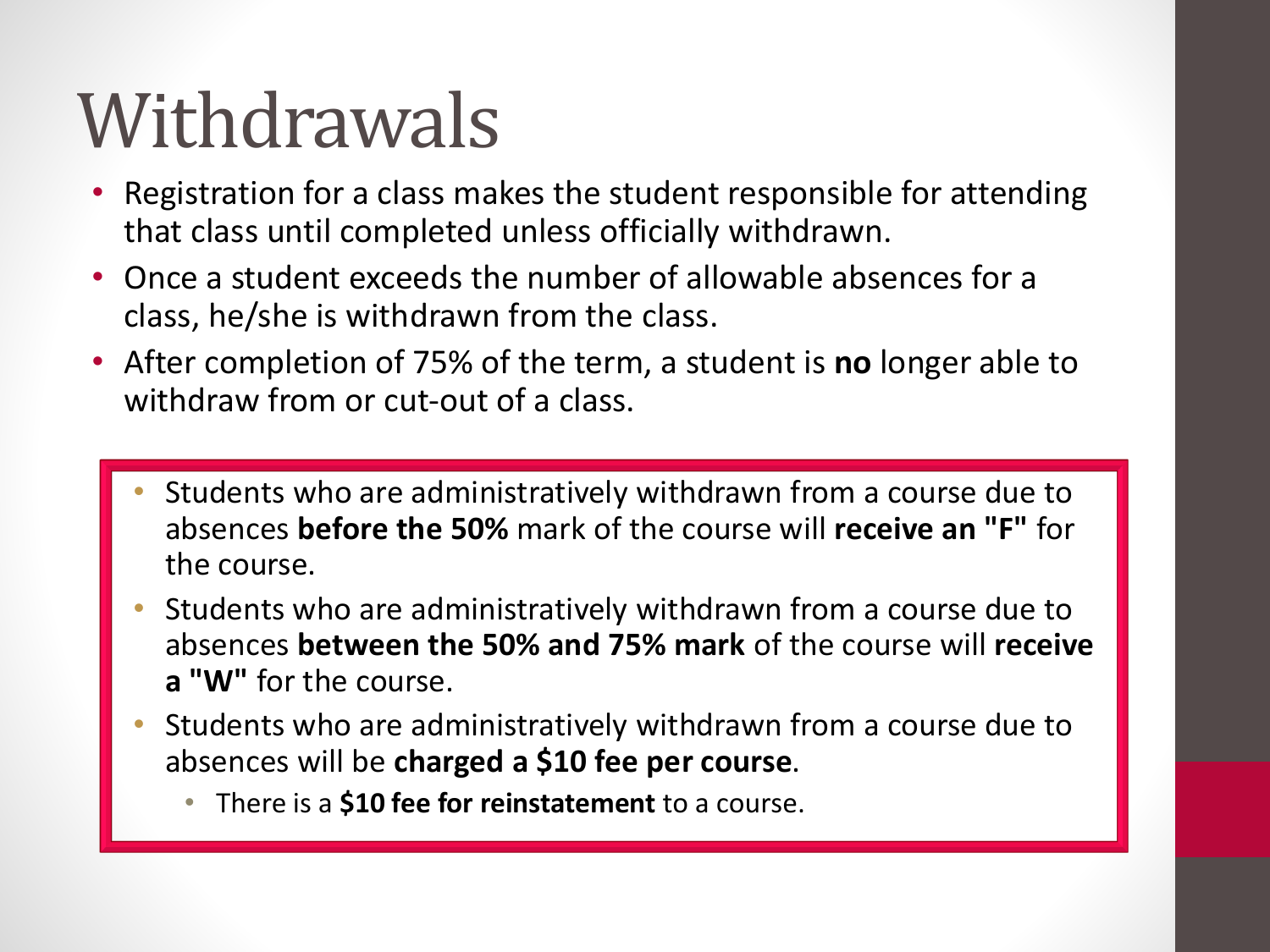#### **Withdrawals**

- To Withdraw from an eLearning course, the student must:
	- Log into **MyHolmes**
	- Click on the **Academics/Career-Technical** icon
	- In the **Withdrawal** portlet, click on the **Withdrawal Request Form**, complete the form, and submit it.

| <b>EE WITHDRAWAL</b>                                                                                                                                                                                                                                                                                                                                                                                                                             |
|--------------------------------------------------------------------------------------------------------------------------------------------------------------------------------------------------------------------------------------------------------------------------------------------------------------------------------------------------------------------------------------------------------------------------------------------------|
| Important Reminder: You must use Internet Explorer or Mozilla Firefox.<br>To "Withdraw" (drop) from a course after late registration, COMPLETE and<br>SUBMIT the Withdrawal Request Form. Enter your Holmes ID Number and Date<br>of Birth. Select the course you wish to withdraw from. Your instructor will be<br>notified by email and will submit your last date of attendance to the<br>administrative office for processing.<br>Help Guide |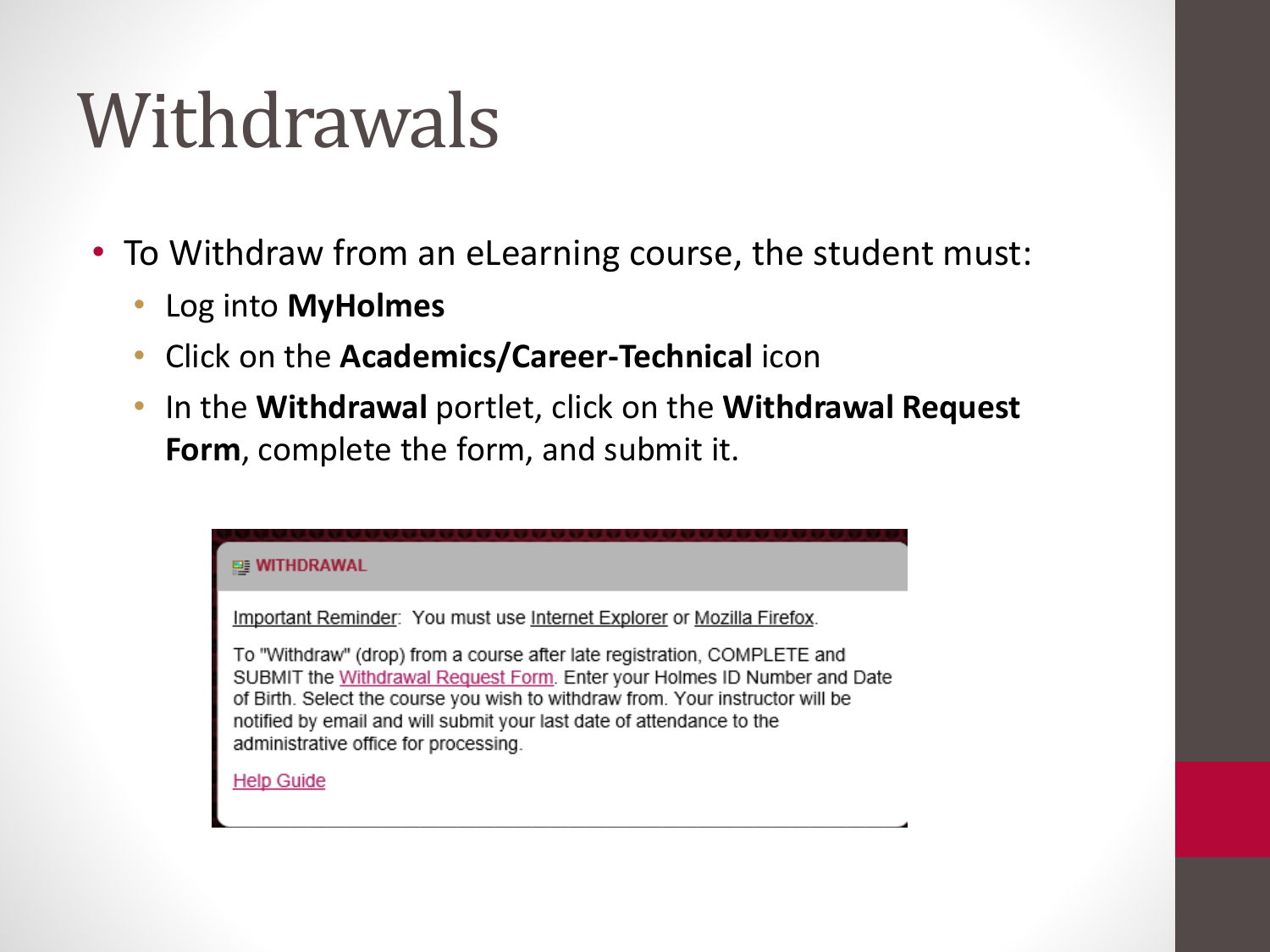#### Proctored Exams

- Each eLearning course requires students to take a minimum of 2 proctored exams (a supervised exam that requires a photo ID at an approved testing location).
- To schedule a proctored exam at any MSVCC testing location:
	- Log into your Canvas course.
	- Click on the **SmarterProctoring** link in the menu on the left.
- A student who fails to take the proctored exams that are required by 75% of the term will be administratively withdrawn.
- Additional information about proctored exams can be found at: <http://www.holmescc.edu/elearning/proctor.aspx>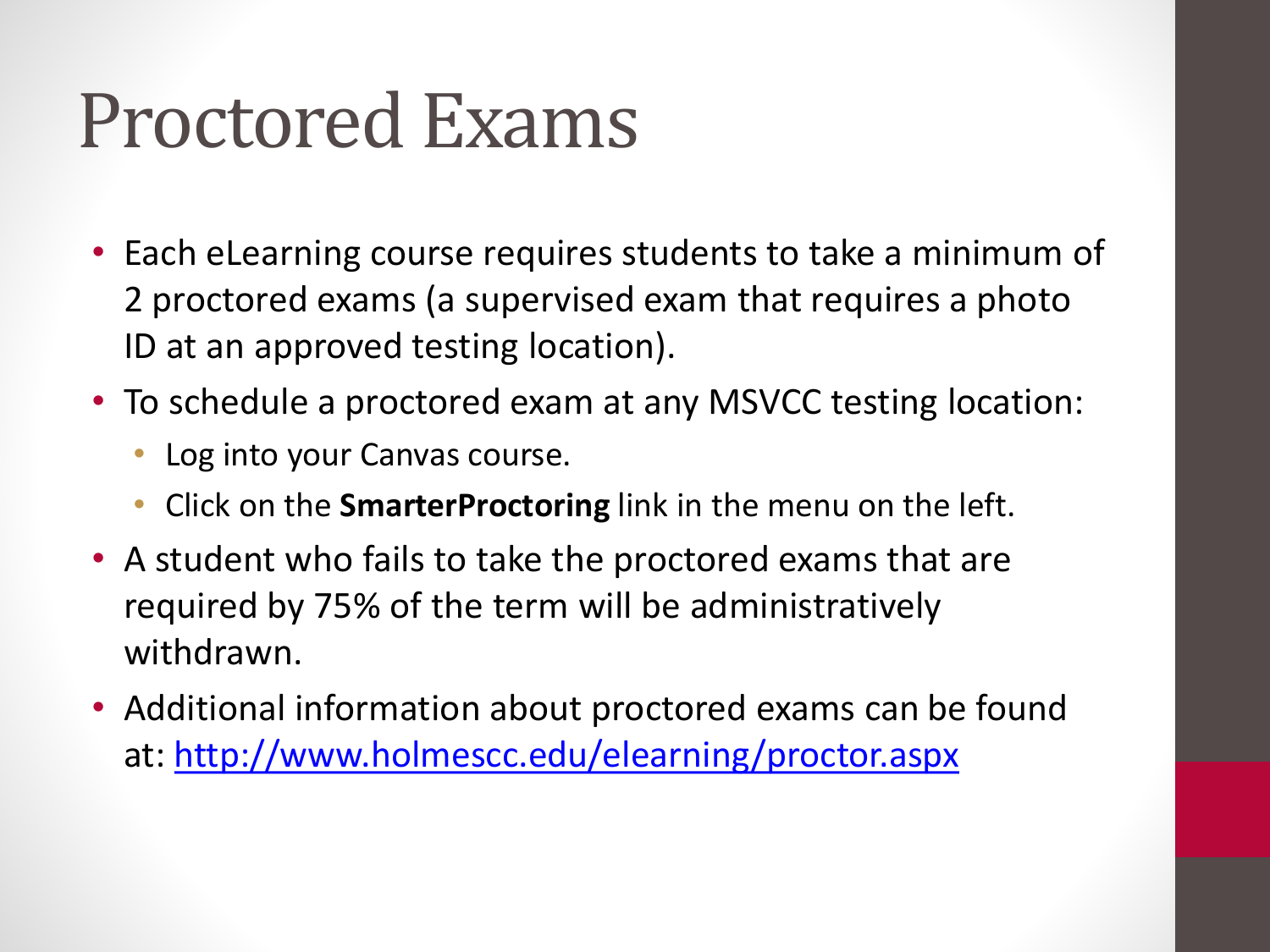#### Student Services

- Student Support and Academic Support Services are offered to all Holmes Community College students.
- Links to these services can be found at:
	- Holmes eLearning website <http://www.holmescc.edu/elearning/>
	- Student Support Services and Academic Support Services portlet on the eLearning icon of MyHolmes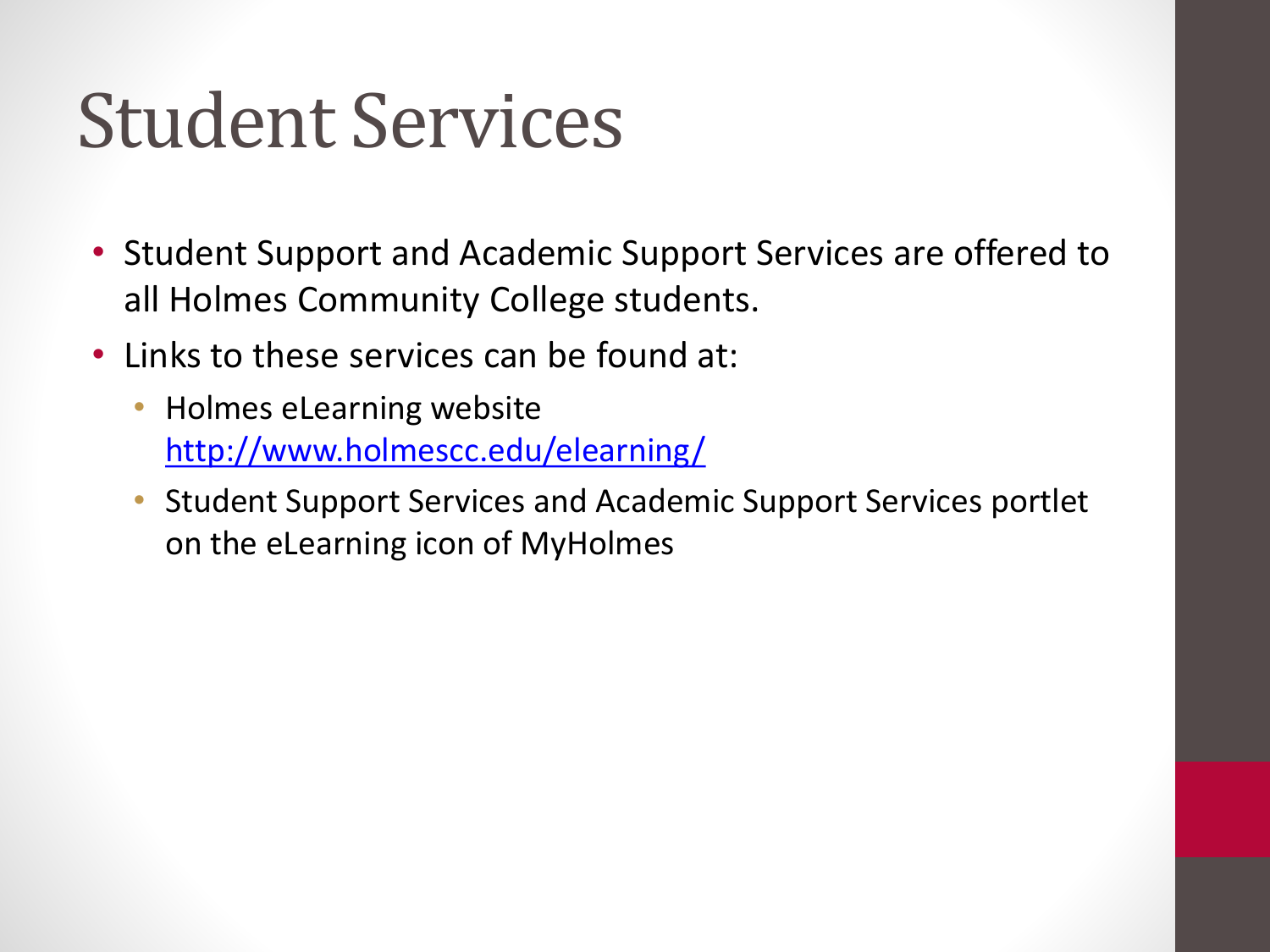#### Student Services Links

#### **Student Support Services**

- Admissions & Records
- Advising
- Business Office
- Financial Aid
- Tuition & Fees
- Counseling
- Housing
- Public Safety
- Student Support Services & Career Center
- Veterans' Educational Benefits
- Student Services Policy & Regulations

#### **Academic Support Services**

- Campus Cafeteria, Student Center, & Bookstore
- Career Technical Offices
- Disability Support Services
- Information Technology
- **Libraries**
- **NetTutor**
- Testing Information
	- ABE/GED Classes
	- ACT Testing
	- CLEP Testing
	- COMPASS Placement
- Trek Center
- Writing Center